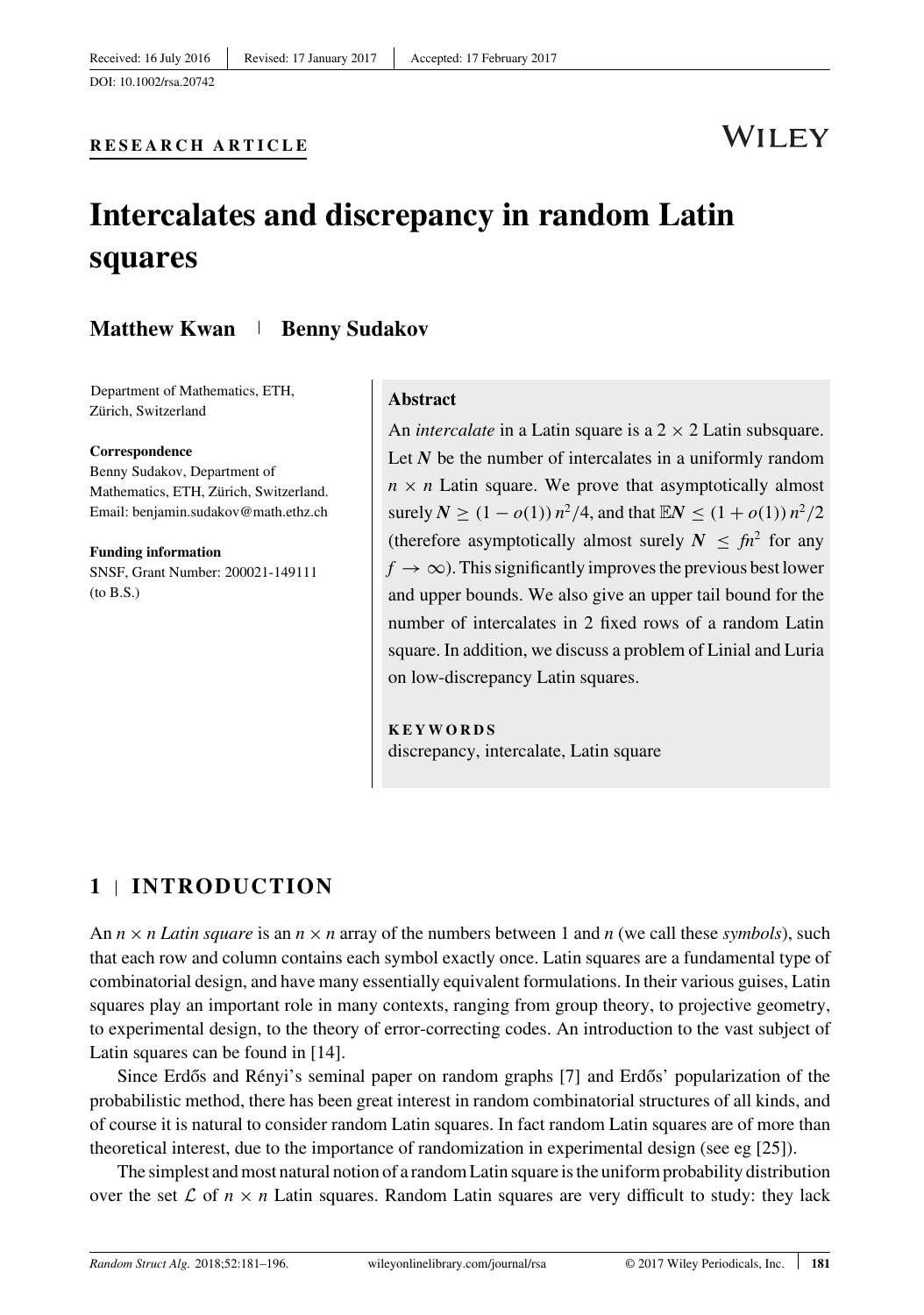# <span id="page-1-0"></span>**182 KWAN** AND **SUDAKOV**<br>**182 KWAN** AND **SUDAKOV**

independence or any kind of recursive structure, which rules out many of the techniques used to study binomial random graphs and random permutations, and there is little freedom to make local changes, which limits the use of "switching" techniques often used in the study of random regular graphs (see eg [\[17\]](#page-14-0)). It is not even known how to efficiently generate a uniformly random  $L \in \mathcal{L}$ . Jacobson and Matthews [\[12\]](#page-14-0) and Pittenger [\[24\]](#page-15-0) designed Markov chains on  $\mathcal L$  which converge to the uniform distribution, but it is not known if these Markov chains converge rapidly.

Some of the earlier work on random Latin squares concerned algebraic properties (see eg [\[4, 9\]](#page-14-0)). In this paper, we are more interested in structural questions. An *intercalate* in a Latin square *L* is a  $2 \times 2$  Latin subsquare. That is, it is a pair of rows *i*, *j* and a pair of columns *x*, *y* such that  $L_{i.x} = L_{i.y}$ and  $L_{i,y} = L_{i,x}$ . An important statistic of a Latin square *L* is the number  $N(L)$  of intercalates that it contains. Clearly this number is at most  $n^3/4$ , because each of the  $n^2$  entries in a Latin square can be involved in at most *n* intercalates. Heinrich and Wallis [\[10\]](#page-14-0) proved that for all *n* there exist  $n \times n$  Latin squares with  $\Omega(n^3)$  intercalates (the current best lower bound is  $n^3/8 + O(n^2)$  due to Bartlett [\[1\]](#page-14-0) and independently Browning, Cameron, and Wanless [\[3\]](#page-14-0)). In the other direction, in a series of papers due to Kotzig, Lindner, McLeish, Rosa, and Turgeon [\[15, 16, 22\]](#page-14-0), it was proved that for all orders except  $2 \times 2$  and  $4 \times 4$  there exist Latin squares with no intercalates.

In [\[21\]](#page-14-0), McKay and Wanless conjectured the following.

**Conjecture 1** *Let*  $N = N(L)$  *be the number of intercalates in a uniformly random Latin square*  $L \in \mathcal{L}$ *. For any fixed*  $\varepsilon > 0$ *, a.a.s.*<sup>1</sup>

$$
(1 - \varepsilon)\frac{n^2}{4} \le N \le (1 + \varepsilon)\frac{n^2}{4}.
$$

They were able to prove the substantially weaker lower bound that a.a.s.  $N \ge n^{3/2-\epsilon}$  for any  $\epsilon > 0$ . Before our paper, the best upper bound was due to Cavenagh, Greenhill, and Wanless [\[5\]](#page-14-0), who proved that a.a.s.  $N < (9/2)n^{5/2}$ . The techniques used for these upper and lower bounds are very different, and we incorporate both to prove the following improved bounds. In particular, we are able to prove the lower bound in Conjecture 1.

**Theorem 1** *Let*  $N = N(L)$  *be the number of intercalates in a uniformly random Latin square*  $L \in \mathcal{L}$ *. First,* 

$$
(1 - o(1))\frac{n^2}{4} \leq \mathbb{E}N \leq (1 + o(1))\frac{n^2}{2}.
$$

*Second, for any fixed*  $\varepsilon > 0$  *and any function*  $f \to \infty$ *, a.a.s.* 

$$
(1 - \varepsilon) \frac{n^2}{4} \le N \le \mathit{fn}^2.
$$

Theorem 1 is an immediate corollary of two theorems that may be of independent interest, which we discuss in [Section 2.](#page-2-0)

A different property that likely holds a.a.s. for random Latin squares is that they have "low discrepancy" or are "quasirandom" in a certain sense. This is related to a conjecture by Linial and Luria [\[20\]](#page-14-0). To state their conjecture, note that L can more symmetrically be interpreted as the set of all  $n \times n \times n$ zero-one arrays with a single "1" in each axis-aligned line. To be specific, an  $n \times n$  Latin square L

<sup>&</sup>lt;sup>1</sup>By "asymptotically almost surely," or "a.a.s.," we mean that the probability of an event is  $1 - o(1)$ . Here and for the rest of the paper, asymptotics are as  $n \to \infty$ .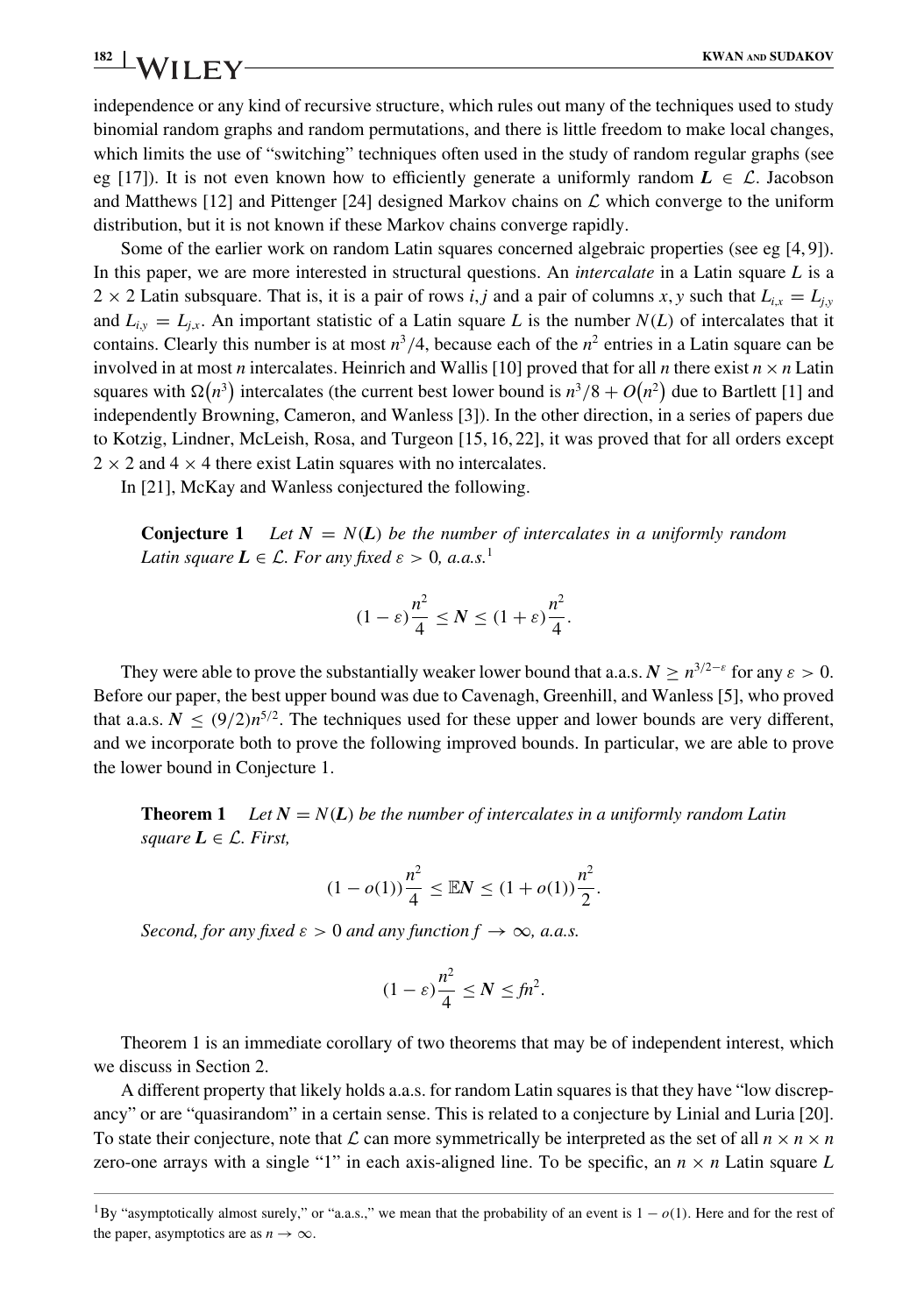<span id="page-2-0"></span>corresponds to the  $n \times n \times n$  array  $A = A(L)$  where  $A_{i,x,q} = 1$  if  $L_{i,x} = q$ . A *box* is a set of the form  $T = I \times X \times Q$ , where  $I, X, Q \subseteq [n]$ . For a box *T*, define its *volume* vol  $T = |I||X||Q|$ . Let  $N_T(L)$  be the number of ones in *A*(*L*) in the positions in the box *T*. Linial and Luria's conjecture is as follows.

**Conjecture 2** *There exist arbitrarily large Latin squares L with the following property. For any box*  $T = I \times X \times O$ ,

$$
\left|N_T(L) - \frac{\text{vol } T}{n}\right| = O\left(\sqrt{\text{vol } T}\right).
$$

That is, Linial and Luria conjecture that there are Latin squares (zero-one arrays) such that in any box, the density of ones is very close to the density  $1/n$  of ones in the entire  $n \times n \times n$  array.

It is natural to expect that in fact the statement of Conjecture 2 holds a.a.s. for a uniformly random Latin square  $L \in \mathcal{L}$ . Linial and Luria proved the weaker result that a.a.s. every "empty" box *T* with  $N_T(L) = 0$  has vol  $T \le n^2 \log^2 n$ . We are able to give a simple argument showing that random Latin squares a.a.s. have quite low discrepancy, especially when considering boxes of volume  $\Omega(n^2 \log^2 n)$ . This encompasses Linial and Luria's aforementioned result.

**Theorem 2** *For a uniformly random*  $L \in \mathcal{L}$ *, we a.a.s. have the following. For any box*  $T = I \times X \times Q$ ,

$$
\left|N_T(\boldsymbol{L})-\frac{\text{vol }T}{n}\right|=O\left(\sqrt{\text{vol }T}\log n+n\log^2 n\right).
$$

The proof of Theorem 2 is in [Section 6](#page-11-0).

### **2 OUTLINE OF THE PROOF OF THEOREM [1](#page-1-0)**

The first new ingredient for the proof of [Theorem 1](#page-1-0) is the following upper bound, both in expectation and with high probability, for the number of intercalates in two rows of a random Latin square.

**Theorem 3** Let  $N_2 = N_2(L)$  be the number of intercalates in the first two rows of a *uniformly random Latin square*  $L \in \mathcal{L}$ *. We have* 

$$
\mathbb{E}N_2\leq 1+o(1)
$$

*and*

$$
Pr(N_2 \ge t) = e^{-\Omega(t \log t)}.
$$

Note that  $\mathbb{E}N = \binom{n}{2}$  $\binom{n}{2}$  EN<sub>2</sub> by linearity of expectation, so the upper bound on EN in [Theorem 1](#page-1-0) immediately follows from Theorem 3. (Then, the a.a.s. upper bound on *N* follows from Markov's inequality). We doubt that the bound on  $\mathbb{E}N_2$  in Theorem 3 is sharp; [Conjecture 1](#page-1-0) suggests that  $\mathbb{E}N_2 \sim$  $1/2$ , and we expect that moreover  $N_2$  has an asymptotic Poisson distribution with this mean.

The second ingredient for [Theorem 1](#page-1-0) is a bound for the lower tail probability of the number of intercalates in a random Latin square.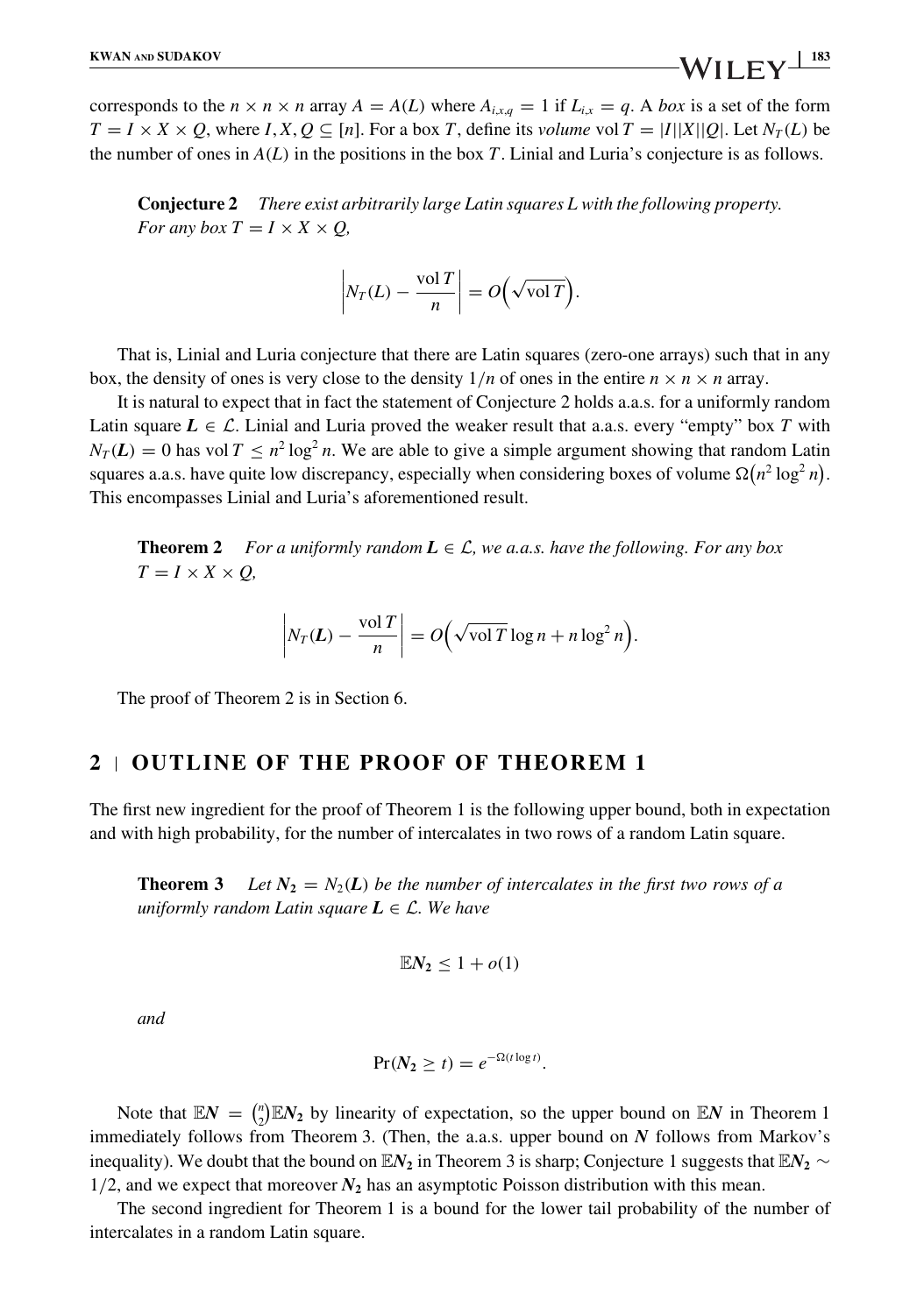# <span id="page-3-0"></span>**184 KWAN** AND **SUDAKOV**<br>**EXPLORE TO AND <b>KWAN** AND **SUDAKOV**

**Theorem 4** *There is a constant C such that the following holds. Let*  $N = N(L)$ *be the number of intercalates in a uniformly random Latin square*  $L \in \mathcal{L}$ . Suppose  $\varepsilon > C \log^{1/3} n/n^{1/6}$ . Then

> $Pr\left(N < \frac{n^2}{4}(1 - \varepsilon)\right) \leq exp\left(-\Omega\left(\varepsilon^2 \frac{\sqrt{n}}{\log n}\right)\right)$  $\left(\frac{\sqrt{n}}{\log n}\right)\bigg).$

Clearly Theorem 4 implies the a.a.s. lower bound on *N* in [Theorem 1](#page-1-0), and because  $N \ge 0$  this in turn implies the lower bound on E*N*.

When studying random combinatorial structures with little independence, an indispensable technique is the analysis of "switching" operations that make local changes to an object. One defines switchings that affect some parameter in a controllable way, then estimates the number of ways to switch to and from each object, to understand the relative likelihood of each possible value of the parameter. Switchings underpin the proofs of both Theorems [3](#page-2-0) and 4.

Latin squares are quite "rigid" objects, so one cannot easily define switching operations that make only small changes to a Latin square. In [\[5\]](#page-14-0), Cavenagh, Greenhill, and Wanless managed to overcome this difficulty when studying two fixed rows of a random Latin square. They considered switchings that make wide-ranging, complicated changes to the whole Latin square, but have a controllable effect on the two rows of interest. We prove [Theorem 3](#page-2-0) with a simpler switching operation in a similar spirit. The details are in [Section 3.](#page-4-0)

To prove Theorem 4, we use [Theorem 3](#page-2-0) and some ideas from [\[21\]](#page-14-0). A *k* × *n Latin rectangle* is a  $k \times n$  array of the numbers from 1 to *n*, where each number appears once in each row and not more than once in each column. We denote the set of all  $k \times n$  Latin rectangles by  $\mathcal{L}_k$ .

For  $k \le n$ , any  $k \times n$  Latin rectangle can be extended to a  $n \times n$  Latin square. The number of ways to do this does not depend too much on the Latin rectangle. Indeed, for a  $k \times n$  Latin rectangle  $L \in \mathcal{L}_k$ let <sup>L</sup><sup>∗</sup>(*L*) <sup>⊆</sup> <sup>L</sup> be the set of *<sup>n</sup>* <sup>×</sup> *<sup>n</sup>* Latin squares whose first *<sup>k</sup>* rows coincide with *<sup>L</sup>*. The following estimate is proved with standard upper and lower bounds on the permanent. It is essentially the same as [\[21,](#page-14-0) Proposition 4].

**Proposition 5** *For Latin rectangles*  $L, L' \in \mathcal{L}_k$ *,* 

$$
\frac{\mathcal{L}^*(L)}{\mathcal{L}^*(L')} \leq e^{O\left(n\log^2 n\right)},
$$

*uniformly over k.*

So, the strategy is to find a lower bound on the number of intercalates in a random  $k \times n$  Latin rectangle (for some *k* to be determined) that holds with very high probability. We will then be able to apply Proposition 5 to show that the number of intercalates in the first *k* rows of a random Latin square satisfies the same bound with high probability. We can use the union bound to show that this holds simultaneously for many choices of *k* rows, which gives a lower bound for the total number of intercalates in a random Latin square.

In [\[21\]](#page-14-0), McKay and Wanless studied the number of intercalates in a random Latin rectangle. Using their methods, we will prove the following estimate.

**Lemma 6** *There is a constant C such that the following holds. Let*  $L \in \mathcal{L}_k$  *be a uniformly random*  $k \times n$  *Latin rectangle, conditioned on the event that no row is involved in more*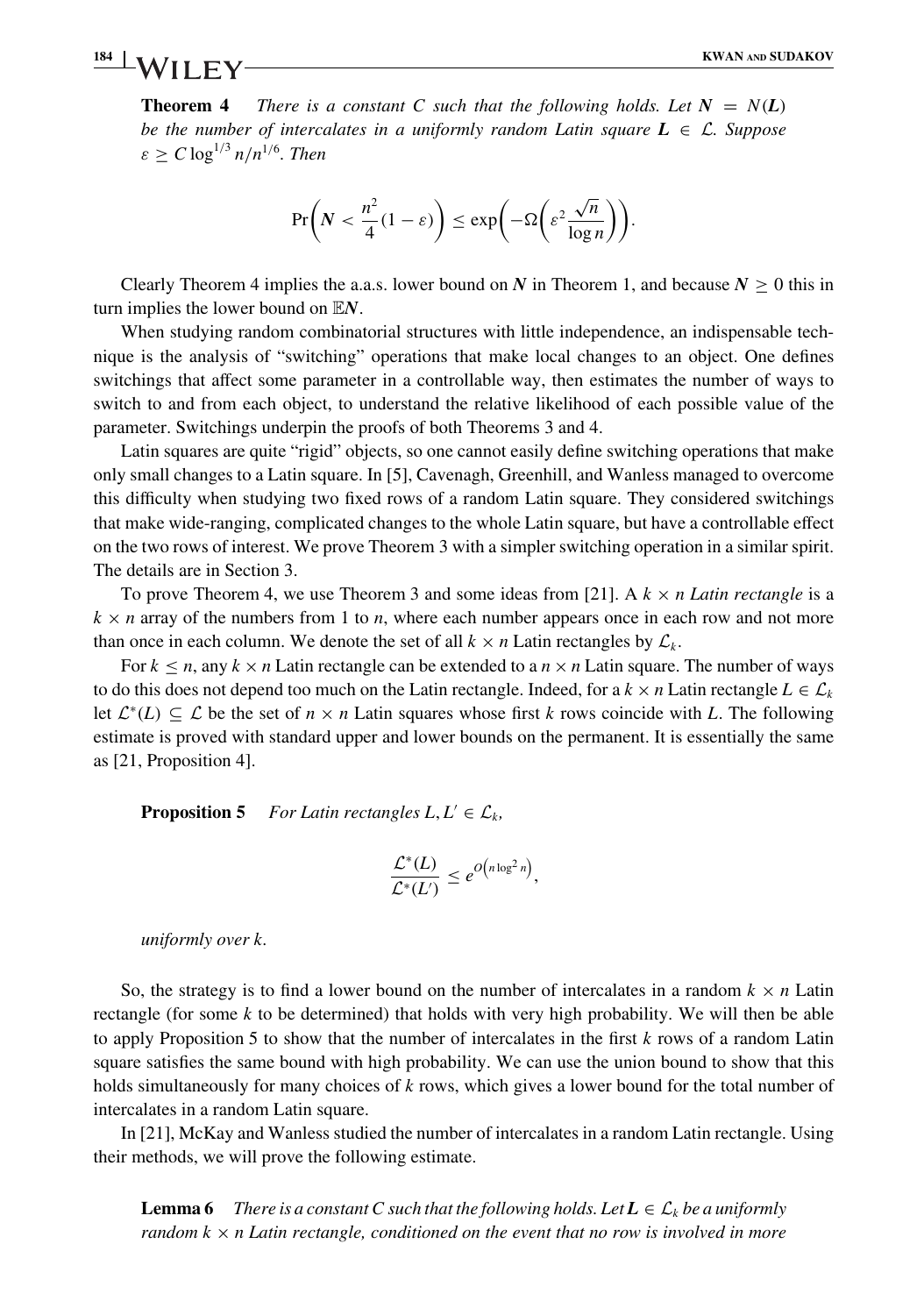<span id="page-4-0"></span>*than K intercalates. Let*  $N = N(L)$  *be the number of intercalates in L. If*  $k \geq \sqrt{n}$  *and*  $t > Ck^2(K/n + k/K)$ , then

$$
\Pr\bigg(N \leq \frac{k^2}{4} - t\bigg) \leq e^{-\Omega\left(t^2/k^2\right)}.
$$

Note that [Theorem 3](#page-2-0) and the union bound imply that with high probability no row is involved in many intercalates, which will give us an appropriate value of *K* with which to apply [Lemma 6.](#page-3-0) In [Section 4](#page-7-0), we prove [Lemma 6,](#page-3-0) and in [Section 5](#page-10-0) we give the details of how to combine [Proposition 5](#page-3-0), [Lemma 6,](#page-3-0) and [Theorem 3](#page-2-0) to obtain [Theorem 4.](#page-3-0)

### **3 PROOF OF THEOREM [3](#page-2-0)**

Note that any two rows *i*, *j* of a Latin square  $L \in \mathcal{L}$  define a permutation  $\sigma_{i,j}(L)$  on the columns of *L*: column *x* maps to the column *y* with  $L_{i,y} = L_{i,x}$ . Note that this permutation is a derangement; it has no fixed points  $x \mapsto x$ . We will be concerned with the permutation  $\sigma_{1,2}(L)$  defined by the first two rows. This permutation decomposes into cycles, the set of which we denote  $C(L)$ . (For our purposes a cycle is a set of columns). Let  $C^{\alpha}(L) \subset C(L)$  be the set of cycles of length  $\alpha$ , and for a column x let  $c_r(L) \in C(L)$  be the cycle which contains *x*. Note that  $C^2(L)$  is the set of intercalates in the first two rows of *L*.

We first define two primitive switching operations on a Latin square, chosen such that they have a controllable effect on the intercalate count in the first two rows.

**Definition 7** Consider a Latin square *L*.

- For any cycle  $c \in C(L)$ , we can obtain a new Latin square turn<sub>c</sub>(*L*) by exchanging the contents of rows 1 and 2, for each column in  $c$ . We also write turn<sub>x</sub>(*L*) to denote  $turn_{c_x(L)}(L)$ .
- Just as two rows *i*, *j* of *L* define the permutation  $\sigma_{i,j}(L)$ , every two columns *x* and *y* also define a permutation  $\tau_{x,y}(L)$  of rows (with row *i* mapping to the row *j* which satisfies  $L_{i,x} = L_{i,y}$ ). In the cycle decomposition of  $\tau_{x,y}(L)$ , if rows 1 and 2 are in different cycles *c*<sub>1</sub> and *c*<sub>2</sub>, then we say {*x*, *y*} is a *flippable* pair, and write {*x*, *y*}  $\in$  FL(*L*). We can obtain a new Latin square flip<sub>{*x,y}*</sub>(*L*) by exchanging column *x* and *y* for each row in  $c_2$ .

We will be using the flip operation to merge two cycles into a larger cycle, and we will be using the turn operation to make a pair of columns from different cycles flippable, if necessary. To justify this, we make a number of simple observations about the properties of the turn and flip operations.



**FIGURE 1** We show the effect of the turn operation. (Not all cells are depicted). Note that  $\{1, 3\}$  was not flippable in *L* but is flippable in turn<sub>{2,3}</sub>(*L*). Also note that  $\sigma_{1,2}(L) = \sigma_{1,2}(\text{turn}_{\{2,3\}}(L)) = (1\ 4\ 5)(2\ 3)$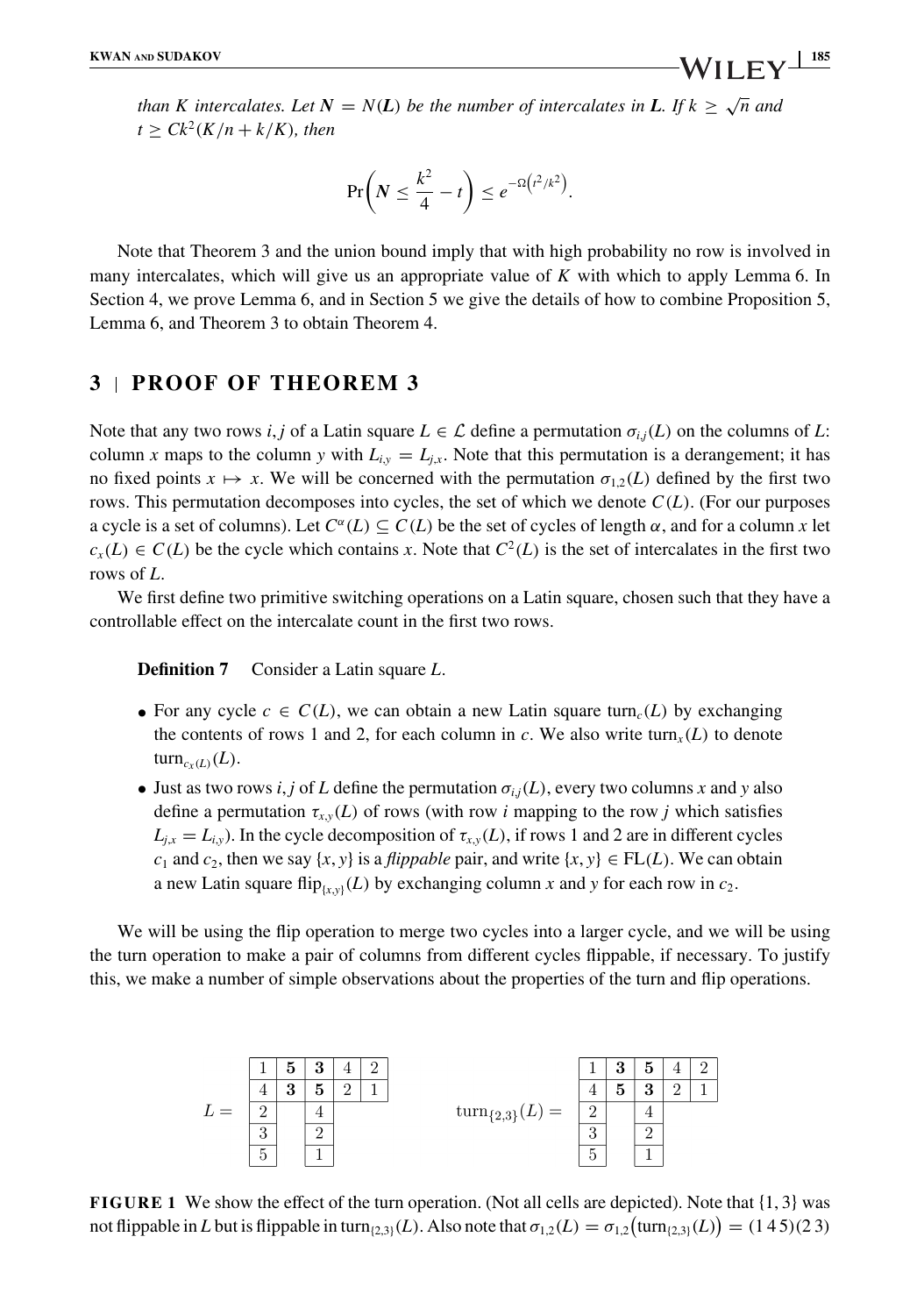

**FIGURE 2** We show the effect of the flip operation. Note that  $\sigma_{12}(L) = (145)(23)$  and  $\sigma_{1,2}(\text{flip}_{\{1,3\}}(L)) = (1\ 2\ 3\ 4\ 5)$ 

Fact 8 The operations in [Definition 7](#page-4-0) have the following consequences.

1. Suppose  $\{x, y\} \in FL(L)$ , and suppose  $c_x(L) \neq c_y(L)$ , with say  $c_x(L) \in C^{\alpha}(L)$  and  $c_y(L) \in C^{\beta}(L)$ . Let  $L' = \text{flip}_{\{x,y\}}(L)$ . Then

$$
c_x(L') = c_y(L') = c_x(L) \cup c_y(L) \in C^{\alpha+\beta}(L').
$$

Also,  $C(L) \setminus \{c_x(L), c_y(L)\} = C(L') \setminus \{c_x(L')\}$ . That is, flipping with *x* and *y* merges  $c_x(L)$  and  $c_y(L)$  and leaves the other cycles unaffected.

- 2. If  $c \in C^2(L)$  is an intercalate, then  $\sigma_{1,2}(L) = \sigma_{1,2}(\text{turn}_c(L))$ . That is, the turn operation does not change the induced permutation.
- 3. Suppose  $c_x(L) \neq c_y(L)$  and  $\{x, y\} \in FL(L)$  (respectively,  $\{x, y\} \notin FL(L)$ ). Let  $L' =$ turn<sub>*x*</sub>(*L*). Then {*x*, *y*}  $\notin$  FL(*L*<sup>'</sup>)(respectively {*x*, *y*}  $\in$  FL(*L*<sup>'</sup>)). That is, the turn operation changes the flippability of {*x*, *y*}.
- 4. For any cycle *c*, we have turn<sub>*c*</sub>(turn<sub>*c*</sub>(*L*)) = *L*. For any {*x*, *y*}  $\in$  FL(*L*), we have  $\text{flip}_{\{x,y\}}(\text{flip}_{\{x,y\}}(L)) = L$ . That is, the turn and flip operations are both involutions.
- 5. Suppose  $\{x, y\} \in FL(L)$  and  $c_x(L) \neq c_y(L)$ , with  $c_y(L) \in C^2(L)$ . Let  $\sigma' =$  $\sigma_{1,2}(\text{flip}_{\{x,y\}}(L))$ . Then  $(\sigma')^2(x) = y$ .

With these observations in mind we can define a compound operation that merges an intercalate with another cycle, regardless of flippability.

**Definition 9** For columns *x*, *y* with  $c_x(L) \neq c_y(L)$  and  $c_y(L) \in C^2(L)$  define

$$
\text{join}_{x,y}(L) = \begin{cases} \text{flip}_{\{x,y\}}(L) & \text{if } \{x,y\} \in \text{FL}(L), \\ \text{flip}_{\{x,y\}}(\text{turn}_y(L)) & \text{if } \{x,y\} \notin \text{FL}(L). \end{cases}
$$

If also  $c_x(L) \in C^2(L)$  this is a *double* join, otherwise it is a *single* join. Note that a double join is not in general symmetric in *x* and *y*; we have join<sub>*x*,*y*</sub>(*L*) = join<sub>*y*,*x*</sub>(*L*) if and only if  ${x, y} \in \text{FL}(L)$ .

Let  $N^{\alpha}(L) = |C^{\alpha}(L)|$  be the number of cycles of length  $\alpha$ . Let  $\mathcal{L}(s) \subseteq \mathcal{L}$  be the set of Latin squares *L* with *s* intercalates in the first two rows (ie, with  $N^2(L) = s$ ). We make some observations about the join operation.

Fact 10 Single and double joins have the following consequences.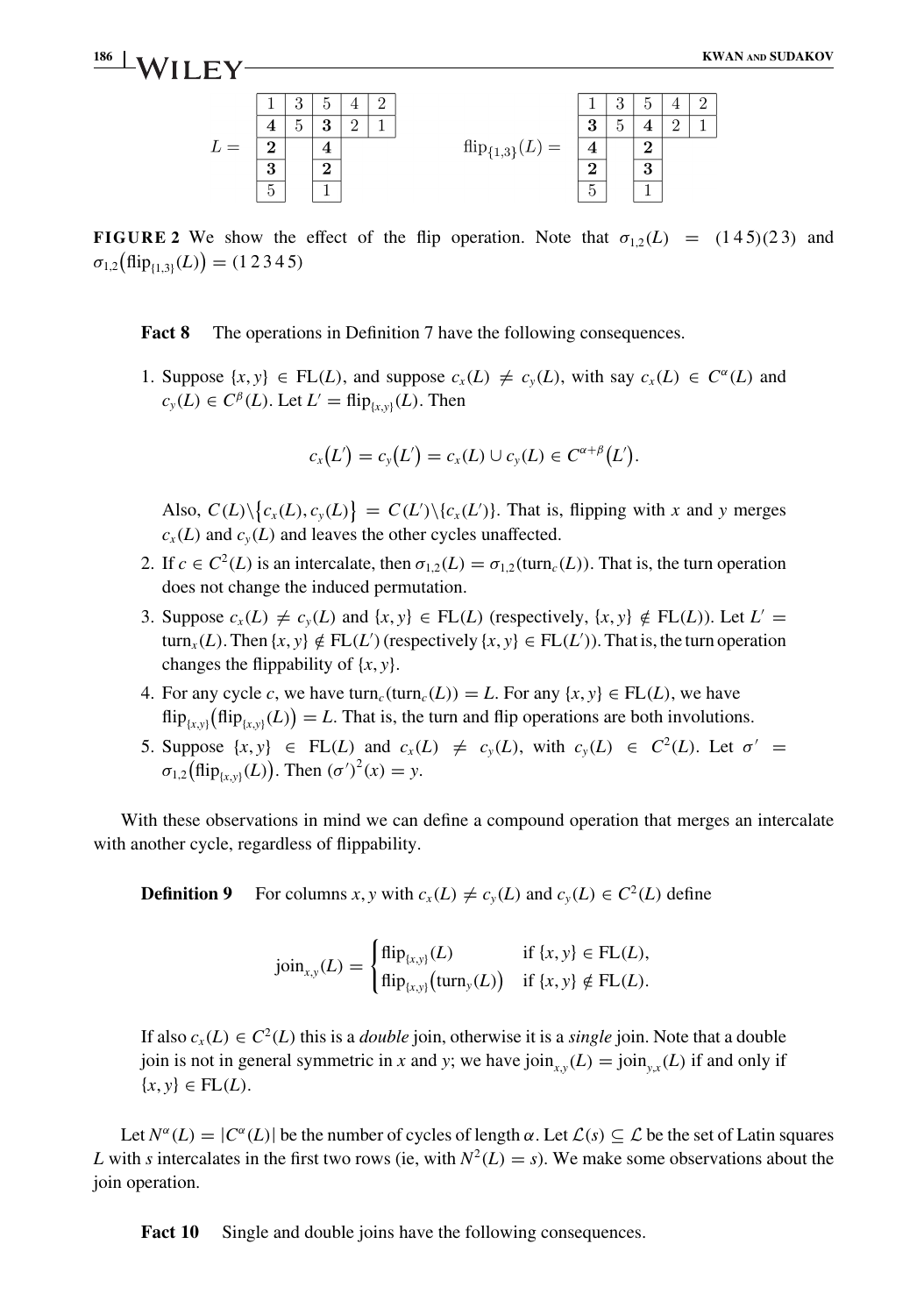- <span id="page-6-0"></span>1. A single join always decreases  $N^2(\cdot)$  by exactly one, and the merged cycle has length greater than 4.
- 2. A double join always decreases  $N^2(\cdot)$  by exactly two, and the merged cycle has length 4.
- 3. For *L* ∈  $\mathcal{L}(s + 1)$ , the number of Latin squares *L'* ∈  $\mathcal{L}(s)$  which we can reach with a single join is

$$
(n - 2N^{2}(L)) \times 2N^{2}(L) = 2(s + 1)(n - 2(s + 1)).
$$

(Choose a column *x* not in an intercalate and a column *y* in an intercalate).

4. For  $L \in \mathcal{L}(s + 2)$ , the number of Latin squares  $L' \in \mathcal{L}(s)$  which we can reach with a double join is at least

$$
2N^{2}(L) \times 2(N^{2}(L) - 1)/2 = 2(s^{2} + 3s + 2) \ge 2s^{2}.
$$

(Choose a column *x* in an intercalate and a column *y* in a different intercalate. Since  $(x, y)$  and  $(y, x)$  may produce the same join, we then divide by 2 for a lower bound).

5. For  $L' \in \mathcal{L}(s)$ , the number of Latin squares  $L \in \mathcal{L}(s + 1)$  which can reach L' with a single join is at most

$$
2(n-2N^{2}(L') - 3N^{3}(L') - 4N^{4}(L')) \le 2(n-2s).
$$

(For  $\sigma' = \sigma_{1,2}(L')$ , choose a column x in a cycle with length greater than 4, and let  $y = (\sigma')^2(x)$ . If  $\{x, y\} \in FL(L')$  then flip, and then either turn or don't).

6. For  $L' \in \mathcal{L}(s)$ , the number of Latin squares  $L \in \mathcal{L}(s + 2)$  which can reach L' with a double join is at most

$$
2 \times 4N^4(L') \leq 2n.
$$

(For  $\sigma' = \sigma_{1,2}(L')$ , choose a column *x* in a 4-cycle, let  $y = (\sigma')^2(x)$ , flip if possible and then either turn or don't).

Let  $J(s)$  be the number of ways to single join from a Latin square in  $\mathcal{L}(s + 1)$  to one in  $\mathcal{L}(s)$ . That is,  $J(s)$  is the number of pairs  $(L, L')$  where  $L \in \mathcal{L}(s + 1)$ ,  $L' \in \mathcal{L}(s)$ , and *L* can be obtained from *L'* by a single join. We have

$$
2(s+1)(n-2(s+1))|\mathcal{L}(s+1)| = J(s) \le 2(n-2s)|\mathcal{L}(s)|,
$$
  

$$
\frac{|\mathcal{L}(s+1)|}{|\mathcal{L}(s)|} \le \frac{n-2s}{(s+1)(n-2s-2)}.
$$

Similarly, double-counting the number of ways to double join from a Latin square in  $\mathcal{L}(s + 2)$  to one in  $\mathcal{L}(s)$ , we obtain

$$
\frac{|\mathcal{L}(s+2)|}{|\mathcal{L}(s)|} \leq \frac{n}{s^2}.
$$

So,

$$
\frac{|\mathcal{L}(s+1)|}{|\mathcal{L}(s)|} \le \frac{1}{s+1} \left( 1 + O\left(\frac{1}{n}\right) \right) \tag{1}
$$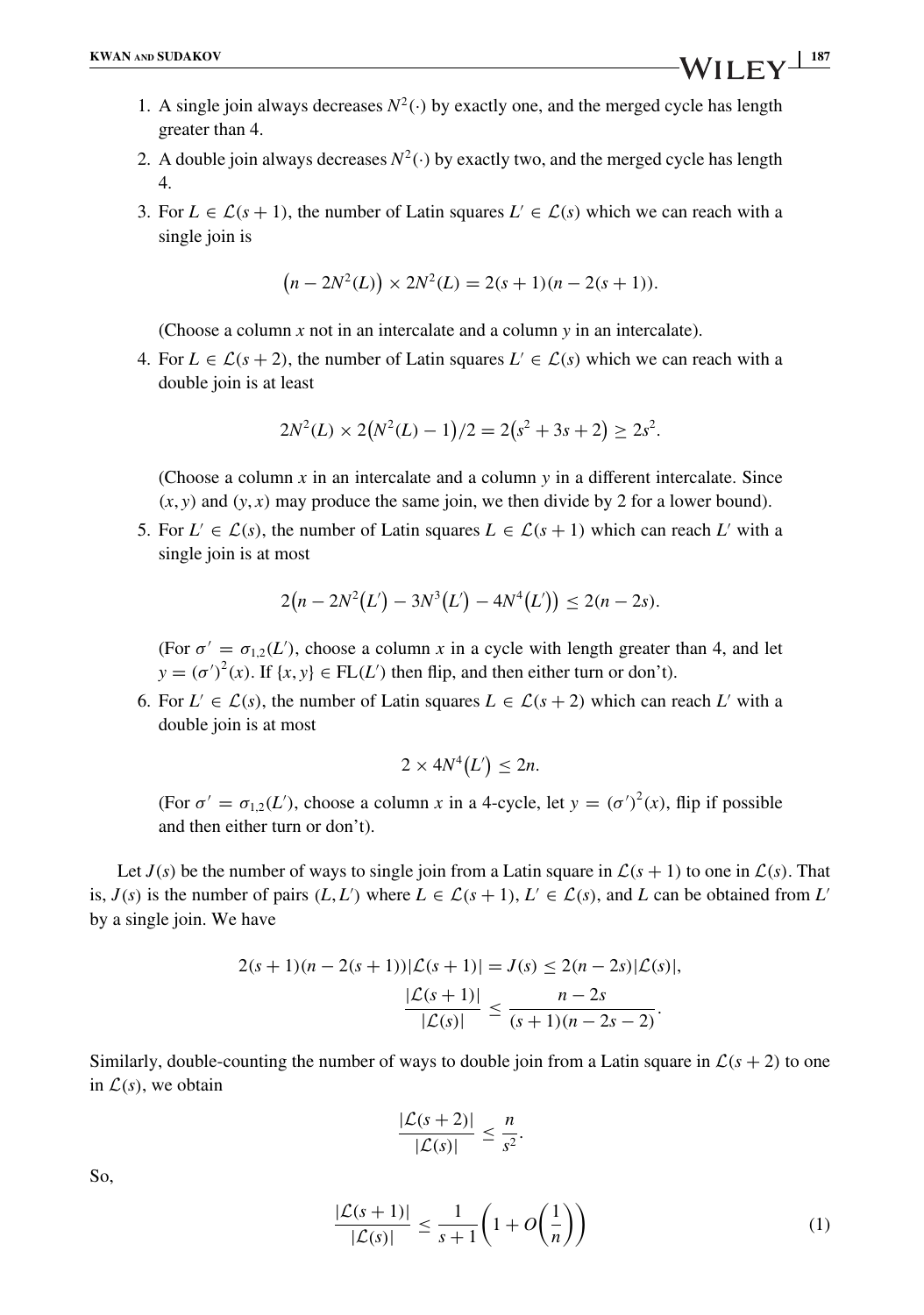<span id="page-7-0"></span>for  $2s \leq n/2$ , and  $|\mathcal{L}(s+2)|/|\mathcal{L}(s)| \leq 1$  for  $2s \geq n/2$  (for large *n*). It follows that for  $t \leq n/4$ 

$$
Pr(N_2 = t) \leq \frac{|\mathcal{L}(t)|}{|\mathcal{L}(0)|} \leq \prod_{s=0}^{t-1} \frac{|\mathcal{L}(s+1)|}{|\mathcal{L}(s)|} = \frac{1}{t!} e^{O(t/n)}
$$

and

$$
\Pr\left(t \leq N_2 \leq \frac{n}{4}\right) \leq O(1) \sum_{s=t}^{n/4} \frac{1}{s!} \leq O\left(\frac{1}{t!} + \frac{1}{(t+1)!} + \frac{1}{(t+2)!} \sum_{r=0}^{\infty} \frac{1}{(t+2)^r}\right) = O\left(\frac{1}{t!}\right) = e^{-\Omega(t \log t)}.
$$

For  $t > n/4$  we have  $Pr(N_2 = t) = O(1/((n/4)!))$  and

$$
\Pr(N_2 \ge t) \le O\left(\frac{n}{(n/4)!}\right) = e^{-\Omega(n \log n)} = e^{-\Omega(t \log t)}.
$$
 (2)

It therefore follows that  $Pr(N_2 \ge t) = e^{-\Omega(t \log t)}$  for all *t*.

We now bound  $\mathbb{E}N_2$ . By [\(1\),](#page-6-0) for  $1 \le t \le n/4$  we have  $t \Pr(N_2 = t) \le (1 + o(1)) \Pr(N_2 = t - 1)$ , so using (2) and noting that  $N_2 \leq n/2$ ,

$$
\mathbb{E}N_2 \le 0 \Pr(N_2 = 0) + (1 + o(1)) \sum_{t=1}^{n/4} \Pr(N_2 = t - 1) + \frac{n}{2} \Pr(N_2 > \frac{n}{4})
$$
\n
$$
\le 0 + (1 + o(1)) + \frac{n}{2} e^{-\Omega(n \log n)} \to 1.
$$

### **4 PROOF OF LEMMA [6](#page-3-0)**

Let  $\mathcal{L}_k^K \subseteq \mathcal{L}_k$  be the set of Latin rectangles *L* in which no row is involved in more than *K* intercalates. (We say these Latin rectangles are "good"). Let  $\mathcal{L}_k^K(s) \subseteq \mathcal{L}_k^K$  be the set of good Latin rectangles with exactly *s* intercalates.

To prove [Lemma 6](#page-3-0), we use essentially the same switching as in [\[21\]](#page-14-0), designed to increase the number of intercalates by exactly 1.

**Definition 11** Consider a Latin rectangle  $L \in \mathcal{L}_k^K$ . For a row *i* and a cyclically ordered set of columns  $(xyz)$ , we obtain a new  $k \times n$  array  $L' = \text{rot}_{(xyz)}^i(L)$  by swapping the symbols in positions  $(i, x)$ ,  $(i, y)$ ,  $(i, z)$  in a cyclic fashion:  $L'_{i,x} = L_{i,z}$ ,  $L'_{i,y} = L_{i,x}$ ,  $L'_{i,z} = L_{i,y}$ . We call this the *rotate* operation. Note that  $L'$  might not be a Latin rectangle, because we might have caused a column to contain two of the same symbol.

Now, we define the *twist* operation. For a Latin rectangle  $L \in \mathcal{L}_k^K$ , a row *i* and distinct columns *x*, *y*, *z*, *x'*, *y'*, *z'*, let  $L' = \text{rot}_{(x \ y z)}^i(\text{rot}_{(x' y' z')}(L))$ . Suppose the following conditions are satisfied.

- The rectangle *L'* is a Latin rectangle, and it is good (ie,  $L' \in \mathcal{L}_k^K$ ).
- The positions  $(i, y)$ ,  $(i, z)$ ,  $(i, y')$ ,  $(i, z')$  are involved in no intercalates in *L* or in *L'*
- The positions  $(i, x)$  and  $(i, x')$  are involved in no intercalates in *L*, and in *L'* there is an intercalate involving both  $(i, x)$  and  $(i, x')$ . This is the only intercalate involving  $(i, x)$ or  $(i, x')$  in  $L'$ .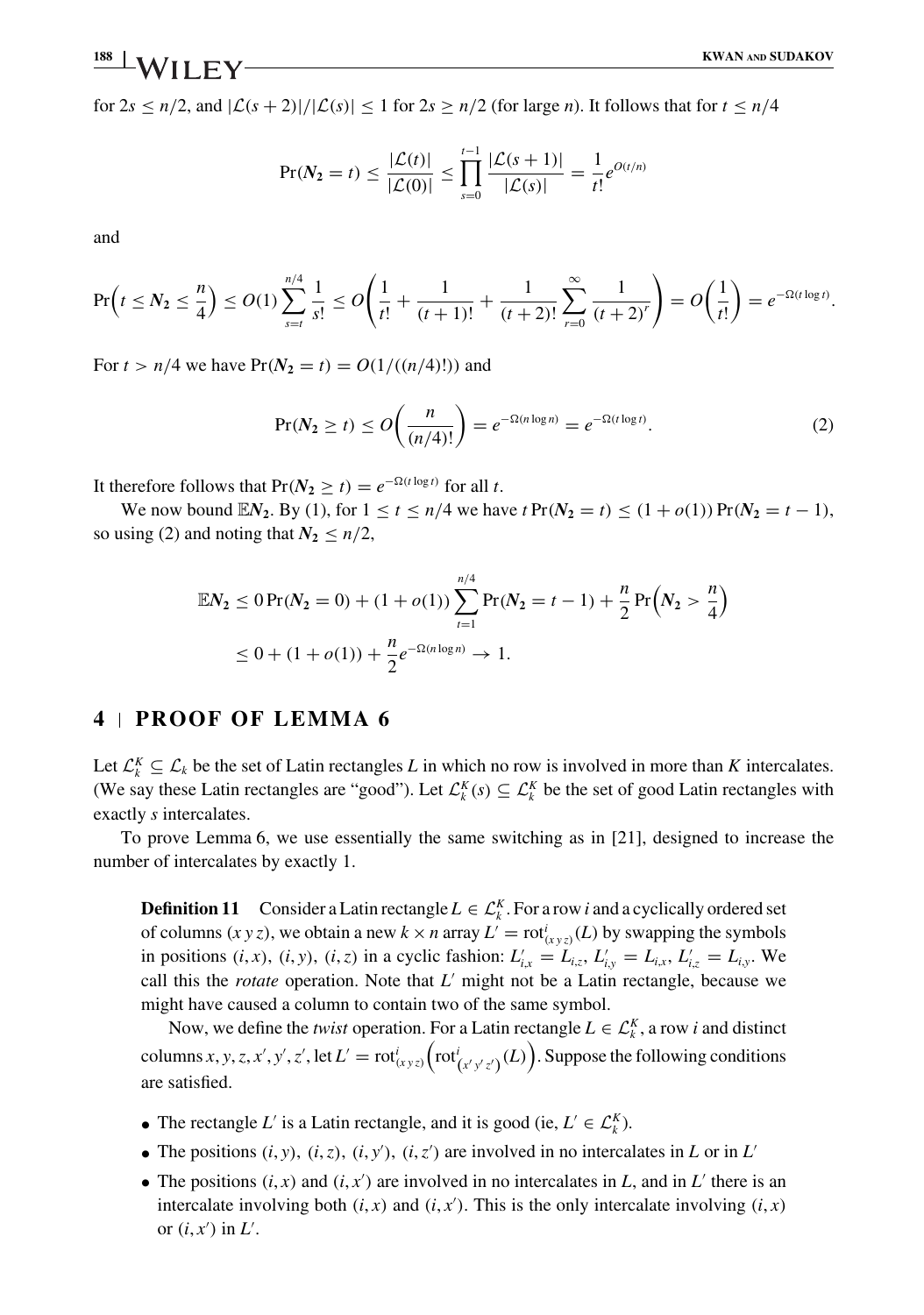<span id="page-8-0"></span>
$$
L = \begin{array}{|c|c|c|c|c|} \hline 1 & 3 & 5 & 4 & 2 & 6 \\ \hline & 2 & 3 & & & & \\ \hline \end{array} \hspace{2cm} \text{twist}_{\{(3,1,2),(4,6,5)\}}^{1}(L) = \begin{array}{|c|c|c|c|} \hline 5 & 1 & 3 & 2 & 6 & 4 \\ \hline & 2 & 3 & & & \\ \hline \end{array}
$$

**FIGURE 3** We show the effect of the twist operation to create an intercalate involving (1,3) and  $(1, 4)$ 

Then we define the twist of *L* by twist<sup>*i*</sup></sup> $\{(x,y,z), (x',y',z')\}(L) = L'.$ 

**Lemma 12** *The number of good Latin rectangles*  $L' \in \mathcal{L}_k^K(s+1)$  *which we can reach via a twist from a specific good Latin rectangle*  $L \in \mathcal{L}_k^K(s)$  *is at least* 

$$
\frac{1}{2}k^2n^4\bigg(1-O\bigg(\frac{1}{k}+\frac{k}{n}+\frac{K}{n}+\frac{s}{kK}\bigg)\bigg).
$$

*Proof* Let  $\Psi(L)$  be the set of rows of L involved in exactly K intercalates. We have  $|\Psi(L)| \leq 2s/K$ . Now, choose rows *i* and *j* not in  $\Psi(L)$ , in which we will create an intercalate. There are at least

$$
\left(k - \frac{2s}{K}\right)\left(k - \frac{2s}{K} - 1\right) = k^2 \left(1 - O\left(\frac{s}{kK} + \frac{1}{k}\right)\right)
$$

ways to do this. (Since we chose rows involved in at most  $K - 1$  intercalates, we do not need to worry about violating the goodness condition).

Next, choose distinct columns  $x$ ,  $y$ ,  $x'$ ,  $y'$ . To create an intercalate in columns  $x$  and *x*<sup>'</sup>, let *z*<sup>'</sup> be the unique column with  $L_{j,x} = L_{i,z}$ <sup>'</sup>, and let *z* be the column with  $L_{j,x'} = L_{i,z}$ . There are  $n^4(1 + O(1/n))$  ways to make these choices, but some of these do not give rise to a valid twist operation. Let  $L' = \text{rot}_{(x \vee z)}^i \left( \text{rot}_{(x' \vee x'}^i(L) \right)$ ; the possible violations are as follows.

- The symbol  $L_{i,x}$  might already appear in column  $y$  (so that  $L'$  is not a Latin rectangle). For any *x* , *y*, *y* there are at most *k* choices of *x* with this property, so we should subtract *kn*<sup>3</sup> for our upper bound. Similarly  $L_{i,x'}$ ,  $L_{i,y}$ ,  $L_{i,y'}$ ,  $L_{i,z}$  or  $L_{i,z'}$  might appear in column  $y'$ ,  $z, z', x$  or  $x'$  respectively. We should therefore subtract  $6kn^3$ .
- We might have  $z' \in \{x', y, y'\}$ . For any  $x', y, y'$  there are at most 3 choices of *x* that cause this. Similarly we might have  $z \in \{x, y, y'\}$ . We should subtract  $6n^3$  to compensate for both.
- One of the positions  $(i, x)$ ,  $(i, x')$ ,  $(i, y)$ ,  $(i, y')$ ,  $(i, z)$ , or  $(i, z')$  might already be involved in an intercalate. We should subtract  $6 \times 2Kn^3$  to compensate for this.
- There might be an intercalate involving  $(i, y)$  in *L'*. Recall that  $L'_{i,y} = L_{i,x}$ , so this can only occur if for one of the  $k-1$  non-y columns ( $w$ , say) in  $L'$  which contain the symbol  $L_{i,x}$  (in row  $q \neq i$ , say), we have  $L'_{i,w} = L'_{q,y}$ . For any  $x, x', y'$ , there are at most *k* choices of *y* for which this occurs. Similarly, putting  $L_{i,y}$ ,  $L_{i,z}$ ,  $L_{i,x'}$ ,  $L_{i,y'}$ , or  $L_{i,z'}$  in position  $(i, z)$ ,  $(i, x)$ ,  $(i, y')$ ,  $(i, z')$ , or  $(i, x')$ , respectively, might create an intercalate involving that position (other than the one given by positions  $(i, x)$ ,  $(i, x')$ ,  $(j, x)$ ,  $(j, x')$ ). Similar logic shows that for each of the 6 cases, we should subtract  $kn^3$  to compensate.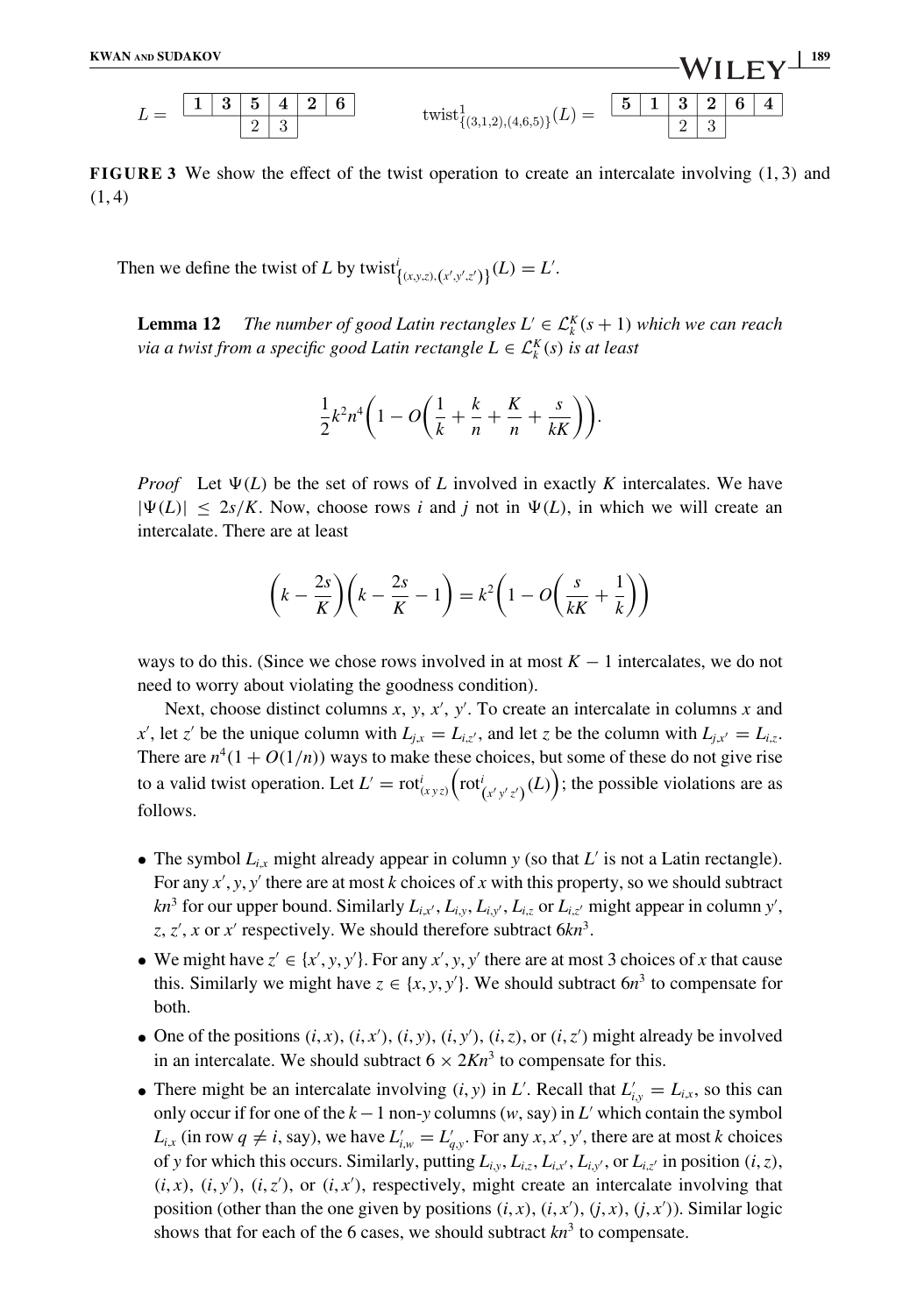### If the above violations do not occur then we can use  $i, x, y, z, x', y', z'$  to twist, so the number of valid ways to twist is at least

$$
\frac{1}{2}k^2\bigg(1 - O\bigg(\frac{s}{kK} + \frac{1}{k}\bigg)\bigg)\bigg(n^4\bigg(1 + O\bigg(\frac{1}{n}\bigg)\bigg) - O(Kn^3) - O(kn^3) - O(n^3)\bigg) \n= \frac{1}{2}k^2n^4\bigg(1 - O\bigg(\frac{1}{k} + \frac{k}{n} + \frac{K}{n} + \frac{s}{kK}\bigg)\bigg).
$$

(We divide by 2 to compensate for the fact that we can exchange  $(xyz)$  and  $(x'y'z')$  to give the same twist).

**Remark** Note that there are a number of simpler switching operations one could have defined in place of the twist operation. For instance, one could redefine the rotate operation to use cycles of 2 columns rather than cycles of 3 columns. However, (the analogue of) [Lemma 12](#page-8-0) would not hold with this simpler switching operation; there would be less freedom to choose a way to switch, and in fact there are Latin rectangles from which it is not possible to create exactly one intercalate using the simpler switching (see [\[21\]](#page-14-0) for an example). This situation is analogous to the use of 6-cycle switchings rather than 4-cycle switchings in the analysis of random regular graphs (see eg [\[17\]](#page-14-0)).

**Lemma 13** *The number of good Latin rectangles*  $L \in \mathcal{L}_k^K$  (*s* − 1) *from which we can twist to a specific good Latin rectangle*  $L' \in \mathcal{L}_k^K(s)$  *is at most*  $2sn^4$ *.* 

*Proof* Twisting from *L* must have created one of the *s* intercalates in  $L'$  as its main intercalate, operating in one of its two rows. The columns  $\{x, x'\}$  are determined by the intercalate that was created, and there are at most  $n^4$  choices of *y*, *y*<sup>'</sup>, *z*, *z*<sup>'</sup> that could have been used. So the number of Latin rectangles L that can twist to  $L'$  is at most  $2sn^4$ .

We can use [Lemmas 12](#page-8-0) and 13 to give an upper and lower bound on the number of ways to twist from a Latin rectangle in  $\mathcal{L}_k^K(s-1)$  to a Latin rectangle in  $\mathcal{L}_k^K(s)$ . For  $s \leq k^2/4$ ,  $k \geq \sqrt{n}$  and twist  $Ck^2(K/n + k/K) \leq k^2/4$  with large *C*, we obtain

$$
\frac{\left|\mathcal{L}_{k}^{K}(s-1)\right|}{\left|\mathcal{L}_{k}^{K}(s)\right|} \leq \frac{s}{k^{2}/4} \exp\bigg(O\bigg(\frac{K}{n}+\frac{k}{K}\bigg)\bigg),\,
$$

so for  $0 \leq s \leq k$ ,

$$
\frac{\left|\mathcal{L}_{k}^{K}(k^{2}/4-s)\right|}{\left|\mathcal{L}_{k}^{K}(k^{2}/4)\right|} \leq \prod_{r=0}^{s-1} \frac{\left|\mathcal{L}_{k}^{K}(k^{2}/4-r-1)\right|}{\left|\mathcal{L}_{k}^{K}(k^{2}/4-r)\right|} \leq \prod_{r=0}^{s-1} \left(\left(\frac{k^{2}/4-r}{k^{2}/4}\right) \exp\left(\mathcal{O}\left(\frac{K}{n}+\frac{k}{K}\right)\right)\right).
$$

Now, using the fact that  $(k^2/4 - r)/(k^2/4) \le \exp(-r/(k^2/4))$ , we have

$$
\Pr(N = k^2/4 - s) \le \frac{|\mathcal{L}_k^K(k^2/4 - s)|}{|\mathcal{L}_k^K(k^2/4)|} \n\le \exp\left(-\left(\sum_{r=0}^{s-1} \Theta\left(\frac{r}{k^2}\right)\right) + O\left(s\left(\frac{K}{n} + \frac{k}{K}\right)\right)\right) \n= \exp\left(-\Omega\left(\frac{s^2}{k^2}\right) + O\left(s\left(\frac{K}{n} + \frac{k}{K}\right)\right)\right).
$$

## **1900 KWAN** AND SUDAKOV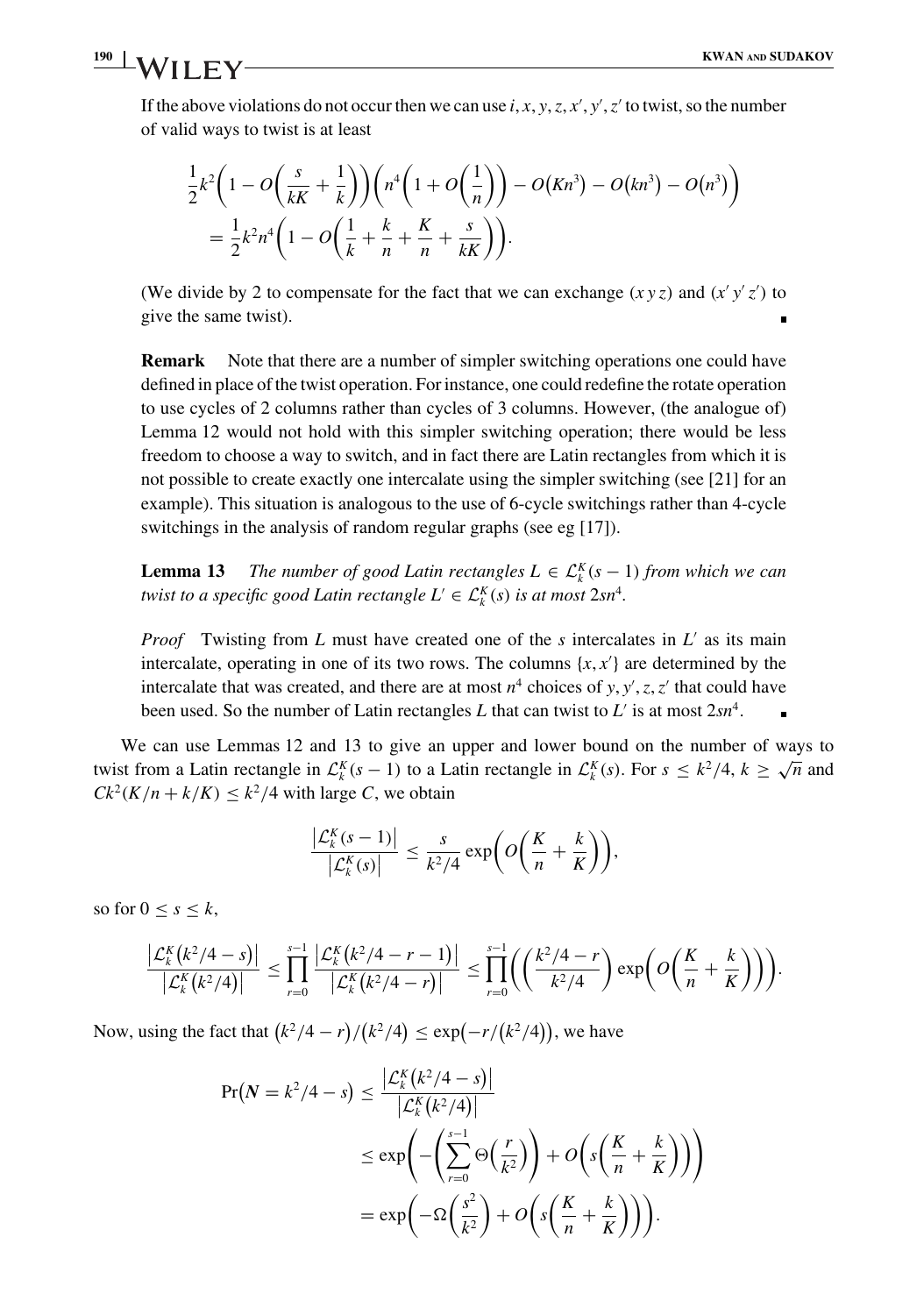<span id="page-10-0"></span>If  $t \geq Ck^2(K/n + k/K)$  for large *C*, then

$$
Pr(N < k^2/4 - t) \leq \sum_{s=t}^{k^2/4} e^{-\Omega(s^2/k^2)} = e^{-\Omega(t^2/k^2)}.
$$

### **5 PROOF OF THEOREM [4](#page-3-0)**

The constant *C* in the theorem statement will be a function of some other constant  $C_0$ , to be determined. For some  $\varepsilon$  satisfying  $C \log^{1/3} n/n^{1/6} \le \varepsilon \le 1$ , let  $k = C_0 \sqrt{n} \log n/\varepsilon$  and let  $K = \varepsilon n/C_0$ .

Let  $\mathcal E$  be the event that none of the first *k* rows of *L* are involved in more than *K* intercalates, in the Latin rectangle induced by the first  $k$  rows. Certainly  $\mathcal E$  occurs if every pair of distinct rows (among the first *k*) has at most  $K/(k-1)$  intercalates, because for each row there are  $k-1$  possible pairs of rows involving that row. By [Theorem 3](#page-2-0) and the union bound (and symmetry considerations),

$$
1 - \Pr(\mathcal{E}) = k^2 \exp\bigg(-\Omega\bigg(\frac{K}{(k-1)}\log\frac{K}{(k-1)}\bigg)\bigg) = \exp\bigg(-\Omega\bigg(\frac{K}{k}\log\frac{K}{k}\bigg)\bigg) = \exp\bigg(-\Omega\bigg(\varepsilon^2 \frac{\sqrt{n}}{\log n}\bigg)\bigg).
$$

Let  $N_k$  be the number of intercalates in the first *k* rows of *L*, and let  $t = \varepsilon k^2/8$ . Note that  $C_0 K/n < \varepsilon$  and  $(C^3/C_0^2)k/K \leq \varepsilon$ , so for large  $C_0$  and larger *C* (such that  $C_0$  and  $C^3/C_0^2$  are both much larger than the "*C*" in [Lemma 6\)](#page-3-0), the conditions in [Lemma 6](#page-3-0) are satisfied. Combining [Lemma 6](#page-3-0) and [Proposition 5](#page-3-0),

$$
Pr(N_k < (1 - \varepsilon/2)k^2/4 \,|\,\mathcal{E}) = e^{-\Omega\left(\varepsilon^2 k^2\right)} e^{O\left(n\log^2 n\right)} = e^{-\Omega\left(\varepsilon^2 k^2\right)}
$$

for large  $C_0$ . Note that  $\varepsilon^2 k^2 \gg \varepsilon^2 \sqrt{n}/\log n$  so

$$
\Pr(N_k < (1 - \varepsilon/2)k^2/4) \le \exp\left(-\Omega\left(\varepsilon^2 \frac{\sqrt{n}}{\log n}\right)\right) \tag{3}
$$

unconditionally. To transfer this result from the first  $k$  rows to the whole of  $L$ , we need the following covering lemma.

**Lemma 14**  $For any  $k \ll n$  and any  $M \gg (n \log n/k)^2$  there exist  $k$ -subsets  $F_1, \ldots, F_M$$ *of*  $[n]$ *, such that every pair*  $\{i, j\} \subseteq [n]$  *is included in* 

$$
M\left(\frac{k}{n}\right)^2 \left(1 + O\left(\log n/\left(\sqrt{Mk}/n\right) + k/n\right)\right) = M\left(\frac{k}{n}\right)^2 (1 + o(1))
$$

*of the Fi.*

*Proof* Let  $F_1, \ldots, F_M$  be independent uniformly random sets of *k* rows. For a given pair of rows and some index *i*, the probability that  $F_i$  contains that pair is

$$
p = \binom{n}{k-2} / \binom{n}{k} = \left(\frac{k}{n}\right)^2 \left(1 + O\left(\frac{k}{n}\right)\right).
$$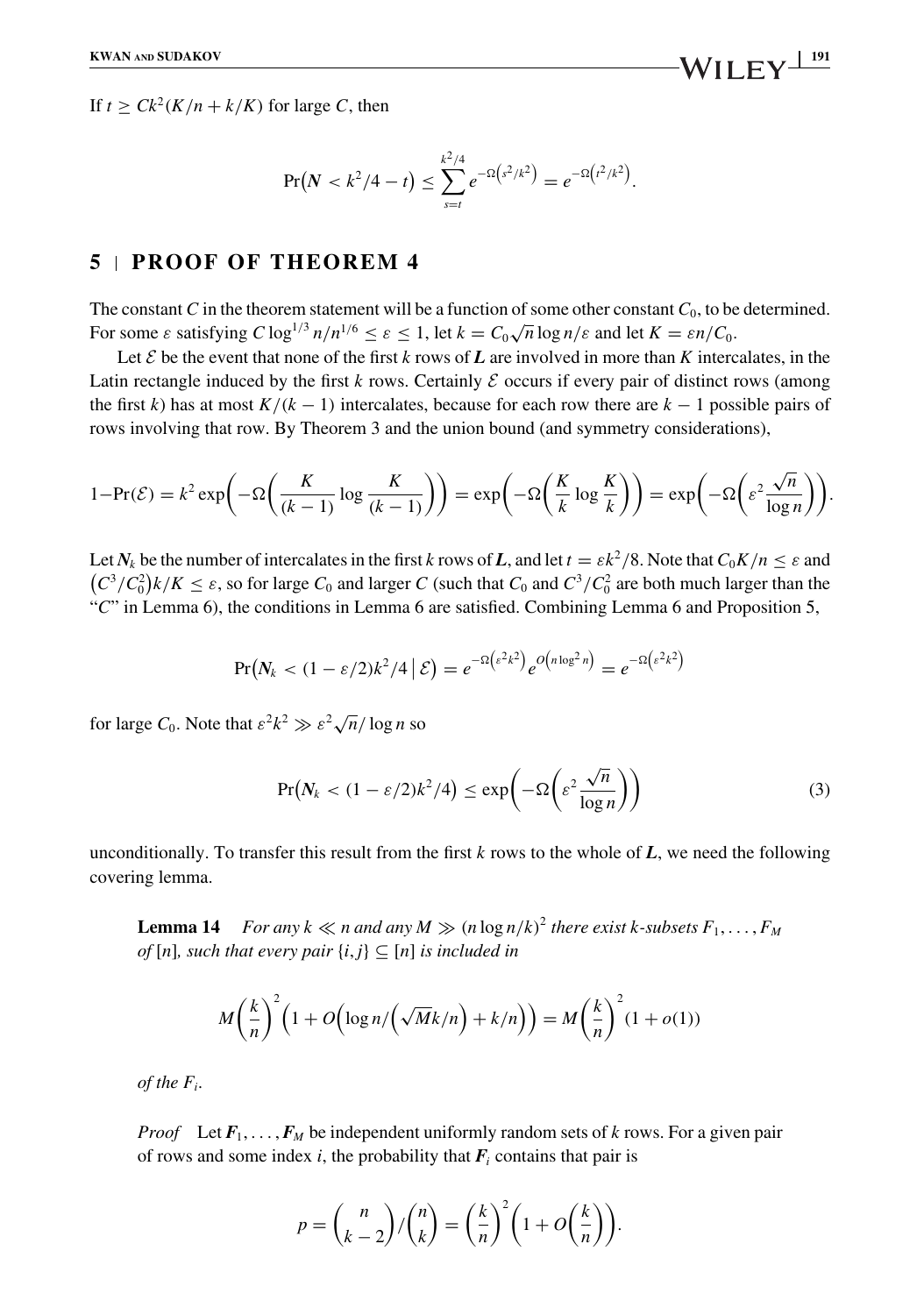<span id="page-11-0"></span>By the Chernoff bound and the union bound, a.a.s. every pair is contained in

$$
Mp + O\left(\sqrt{Mp} \log n\right) = Mp\left(1 + O\left(\frac{\log n}{\sqrt{Mp}}\right)\right).
$$

of the  $F_i$ . Therefore there exists a specific choice of the  $F_i$ s that satisfies the requirements of the lemma.

We apply [Lemma 14](#page-10-0) with  $M = n^2$ , say, to obtain sets  $F_1, \ldots, F_M$ . By the union bound and symmetry, the subrectangle given by the rows of each  $F_i$  contains at least  $(1 - \varepsilon/2)k^2/4$  intercalates, except with the probability in [\(3\)](#page-10-0). Noting that  $k/n + \log n / (\sqrt{M}k/n) \ll \varepsilon$ , this implies

$$
N \ge \frac{M(1 - \varepsilon/2)k^2/4}{M(k/n)^2(1 + o(\varepsilon))}
$$
  
 
$$
\ge (1 - \varepsilon)\frac{n^2}{4}.
$$

### **6 PROOF OF THEOREM [2](#page-2-0)**

Fix a box  $T = I \times X \times Q$  (there are  $(2^n)^3 = 8^n$  possible choices). We will show that the bound on  $N_T(L)$  in [Theorem 2](#page-2-0) fails with probability  $o(8^{-n})$ , which will allow us to apply the union bound over choices of *T*.

For a Latin square *L*, we define a bipartite graph  $G<sub>O</sub>(L)$  as follows. Both parts have *n* vertices (we abuse notation and say the vertex set is  $[n] \sqcup [n]$ ; one of the parts is identified with the set of rows of the Latin square and the other part is identified with the set of columns. For each row *i* and column *x* such that  $L_{i,x} \in Q$ , we put an edge between *i* and *x* in  $G_Q(L)$ . Now, the number of ones  $N_T(L)$  in *T* is just the number of edges  $e_{G_O(L)}(I, X)$  between *I* and *X* in  $G_Q(L)$ .

Let  $\mathcal{G}_d$  be the set of *d*-regular bipartite graphs on  $[n] \sqcup [n]$ . For  $G \in \mathcal{G}_{[0]}$ , let  $|\mathcal{L}^*(G)|$  be the number of Latin squares *L* with  $G<sub>Q</sub>(L) = G$ . In a similar way to [Proposition 5](#page-3-0), we can use standard bounds on the permanent to prove that  $|\mathcal{L}^*(G)|$  does not vary very much with *G*.

**Proposition 15** *For a set of symbols Q and* |*Q*|*-regular bipartite graphs G and G ,*

$$
\frac{|\mathcal{L}^*(G)|}{|\mathcal{L}^*(G')|} \leq e^{O\left(n\log^2 n\right)}
$$

*uniformly over Q.*

For completeness, we provide a proof of Proposition 15.

*Proof* Note that we can interpret a Latin square as a 1-factorization of  $K_{n,n}$  (ie, a proper edge coloring with *n* labeled color classes). The correspondence is that the edge between vertex *i* in the first part and vertex *x* in the second part receives color *q* if  $L_{i,x} = q$ . From this point of view, a Latin square in  $\mathcal{L}*(G)$  is uniquely defined by a 1-factorization of *G*, and a 1-factorization of the complement of  $G$ . Let  $\Phi(G)$  be the number of 1-factorizations of *G*; it suffices to prove that  $\Phi(G)/\Phi(G') \leq e^{O\left(n\log^2 n\right)}$ .

Let  $\phi(G)$  be the number of 1-factors (perfect matchings) of a graph *G*. The Egorychev-Falikman theorem [\[6, 8\]](#page-14-0) (previously known as the Van der Waerden conjecture) and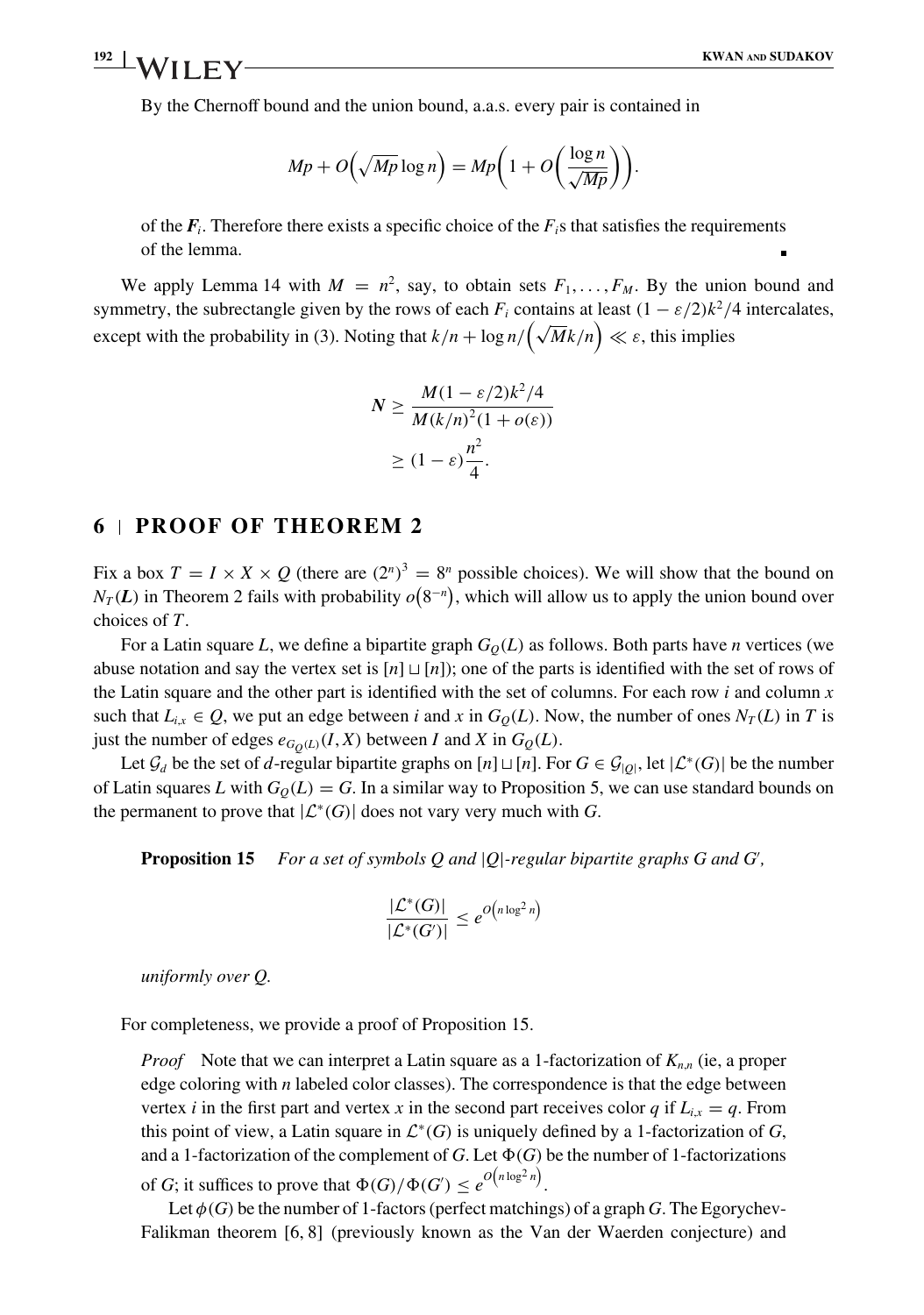<span id="page-12-0"></span>Brégman's theorem [\[2\]](#page-14-0) (previously known as Minc's conjecture) give lower and upper bounds on  $\phi(G)$  for a *d*-regular bipartite graph *G*:

$$
n!\left(\frac{d}{n}\right)^n \leq \phi(G) \leq (d!)^{n/d}.
$$

We can therefore give bounds on the number of ways to choose a 1-factorization by choosing its 1-factors one-by-one:

$$
\prod_{k=1}^d n! \left(\frac{k}{n}\right)^n \leq \Phi(G) \leq \prod_{k=1}^d (k!)^{n/k}.
$$

Now, Stirling's inequality gives

$$
\frac{(k!)^{n/k}}{n!(k/n)^n} \leq \frac{\left(\Theta\left(\sqrt{k}(k/e)^k\right)\right)^{n/k}}{\sqrt{n}(n/e)^n(k/n)^n} \leq \exp\bigg(O\bigg(\frac{n(\log k + 1)}{k}\bigg)\bigg),
$$

so using the approximation  $\sum_{i=1}^{d} 1/i = \Theta(\log d + 1)$  for the harmonic series,

$$
\frac{\Phi(G)}{\Phi(G')} \le \prod_{k=1}^d \frac{(k!)^{n/k}}{n!(k/n)^n} = e^{O\left(n\left(\log^2 d + 1\right)\right)} = e^{O\left(n\log^2 n\right)}
$$

as desired.

The upshot of [Proposition 15](#page-11-0) is that  $G<sub>Q</sub>(L)$  is not too far from the uniform distribution on  $\mathcal{G}<sub>|Q|</sub>$ , and events that hold with very high probability for a uniformly random  $G \in \mathcal{G}_{|Q|}$  also hold with very high probability for  $G<sub>Q</sub>(L)$ .

It is possible to obtain discrepancy tail bounds for random regular (bipartite) graphs using switchings of the type in [\[17,](#page-14-0) Theorem 2.2]. Such a bound would nearly provide the result we are after (although there would be difficulties for very dense graphs). However, at the range of probabilities we are interested in, regular bipartite graphs comprise a non-negligible proportion of all bipartite graphs with the appropriate number of edges, and (modulo an enumeration theorem for regular bipartite graphs) this enables a simpler approach. Let  $\mathbb{B}(n, p)$  be the random graph distribution on the vertex set  $[n] \sqcup [n]$ , where each of the  $n^2$  possible edges between the parts are present with independent probability  $p$ .

**Lemma 16** *For any d (potentially depending on n), let*  $p = d/n$ *. The probability a random graph B* ∈ B(*n*, *p*)*is d-regular is e*<sup>−</sup>*O*(*<sup>n</sup>* log *<sup>n</sup>*) *. Also, conditioning on this event gives the uniform distribution on*  $\mathcal{G}_d$ *.* 

To prove Lemma 16, we will use the following estimate due to Ordentlich and Roth [\[23,](#page-14-0) Proposition 2.2].

**Theorem 17** *For any d (potentially depending on n), let*  $p = d/n$ *. The number*  $|\mathcal{G}_d|$  of *d*-regular bipartite graphs on  $[n] \sqcup [n]$  *is at least* 

$$
{\binom{n}{d}}^{2n} (p^p (1-p)^{1-p})^{n^2}.
$$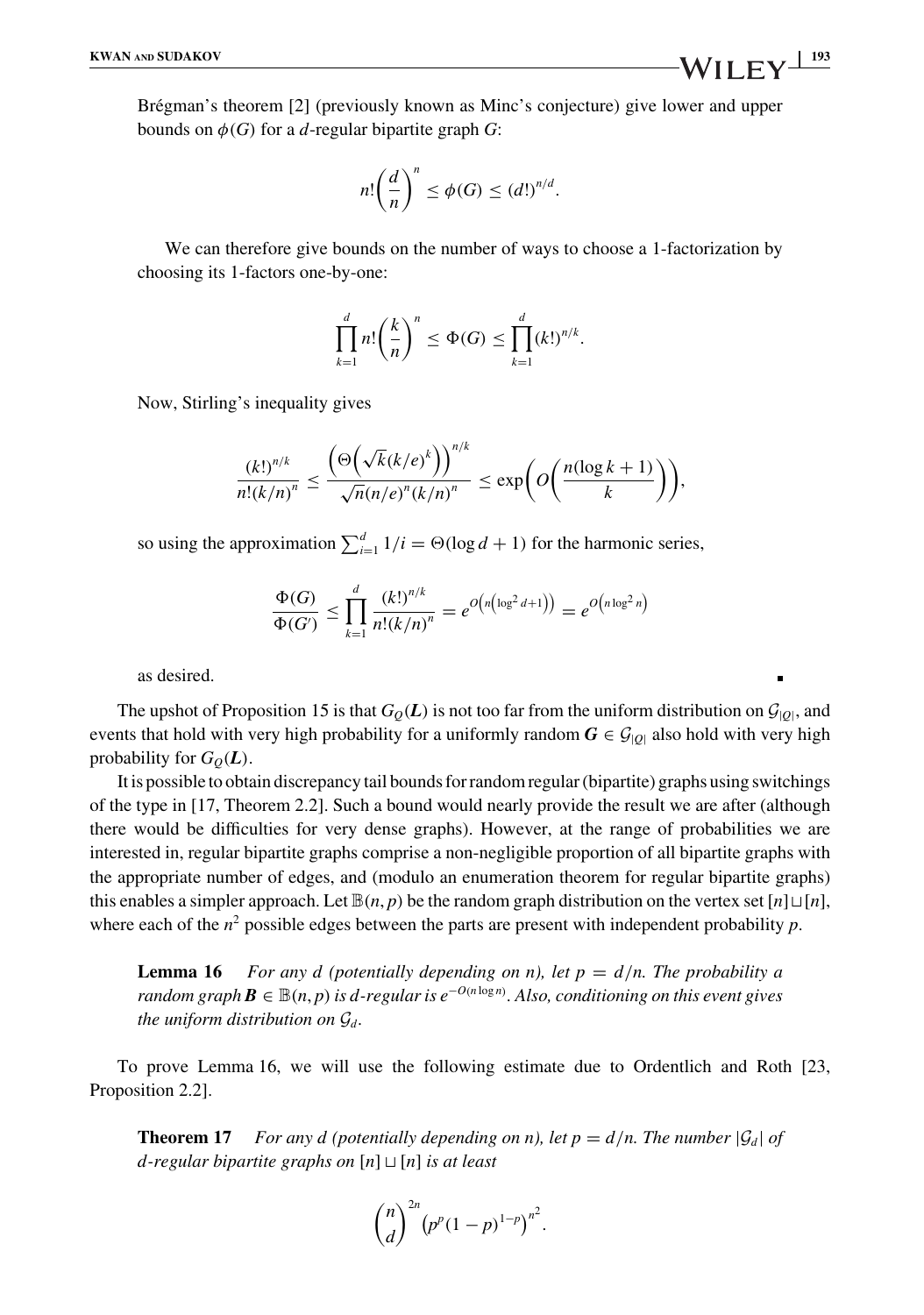We remark that a precise asymptotic estimate for  $|\mathcal{G}_d|$  has very recently become available, due to Liebenau and Wormald [\[19\]](#page-14-0) (the same result was also independently announced by Isaev and McKay [\[11\]](#page-14-0)).

*Proof of [Lemma 16](#page-12-0)* The probability *B* has exactly  $dn = pn^2$  edges is

$$
{n^2 \choose pn^2} p^{pn^2} (1-p)^{(1-p)n^2} \asymp \frac{1}{n\sqrt{p(1-p)}} = e^{-o(n)}.
$$

(here we used Stirling's approximation). By symmetry, each graph with *dn* edges is equally likely. By [Theorem 17,](#page-12-0) the fraction of such graphs which are *d*-regular is

$$
{\binom{n}{pn}}^{2n} (p^p (1-p)^{1-p})^{n^2} / {\binom{n^2}{pn^2}} = (O(p(1-p)n))^{-n} \ge e^{-O(n \log n)}.
$$

Now, discrepancy in  $\mathbb{B}(n, p)$  (for  $p = |Q|/n$ ) is very easy to study. Indeed, for  $\mathbf{B} \in \mathbb{B}(n, p)$  the law of  $e_B(I, X)$  is the binomial distribution Bin(|*I*||X|, *p*) with mean  $|I||X|p = \text{vol }T/n$ . Let  $G \in \mathcal{G}_{|O|}$ be a uniformly random |*Q*|-regular bipartite graph. By a binomial large deviation inequality (eg [\[13,](#page-14-0) Theorem 2.1]), [Proposition 15](#page-11-0) and [Lemma 16](#page-12-0), we have

$$
\Pr\left(\left|N_T(L) - \frac{\text{vol } T}{n}\right| > t\right) = \Pr\left(\left|e_{G_Q(L)}(I, X) - \frac{\text{vol } T}{n}\right| > t\right)
$$
\n
$$
\leq \Pr\left(\left|e_G(I, X) - \frac{\text{vol } T}{n}\right| > t\right) e^{O\left(n\log^2 n\right)}
$$
\n
$$
\leq \Pr\left(\left|e_B(I, X) - \frac{\text{vol } T}{n}\right| > t\right) e^{O\left(n\log^2 n + n\log n\right)}
$$
\n
$$
= \exp\left(-\Omega\left(\frac{t^2}{\text{vol } T/n + t}\right) + O\left(n\log^2 n\right)\right).
$$

If *t* is a large multiple of  $\sqrt{\text{vol }T} \log n + n \log^2 n$ , then this probability is  $e^{-\Omega(n \log^2 n)} = o(8^{-n})$ .

### **7 CONCLUDING REMARKS**

We have shown that the number of intercalates  $N$  in a uniformly random  $n \times n$  Latin square a.a.s. satisfies  $(1 - o(1))n^2/4 \le N \le \hbar n^2$ , for any  $f \to \infty$ , and we showed that  $(1 + o(1))n^2/4 \le \mathbb{E}N \le$  $(1 + o(1))n^2/2$ . In doing so, we obtained an exponentially decaying estimate for the lower tail of *N* and an exponential upper-tail estimate for the number of intercalates in two fixed rows. We also proved that random Latin squares typically have relatively low discrepancy.

There are a number of related problems that remain open. First, there is the task of reducing the a.a.s. upper bound on *N* to  $(1 + o(1))n^2/4$  or at least to  $O(n^2)$ . The most obvious way of approaching this would be to imitate our proof of the lower bound, and show that for some *k* satisfying  $\sqrt{n} \log n \ll k$ , with very high probability a random  $k \times n$  Latin rectangle does not have too many intercalates. The tools from [\[21\]](#page-14-0) can accomplish this conditioned on the nonexistence of certain "problematic configurations" of intercalates, but showing these configurations are unlikely appears to be a surprisingly difficult task.

Second, there is the problem of understanding the existence and number of substructures other than intercalates in random Latin squares. McKay and Wanless [\[21\]](#page-14-0) conjecture that the number of  $3 \times 3$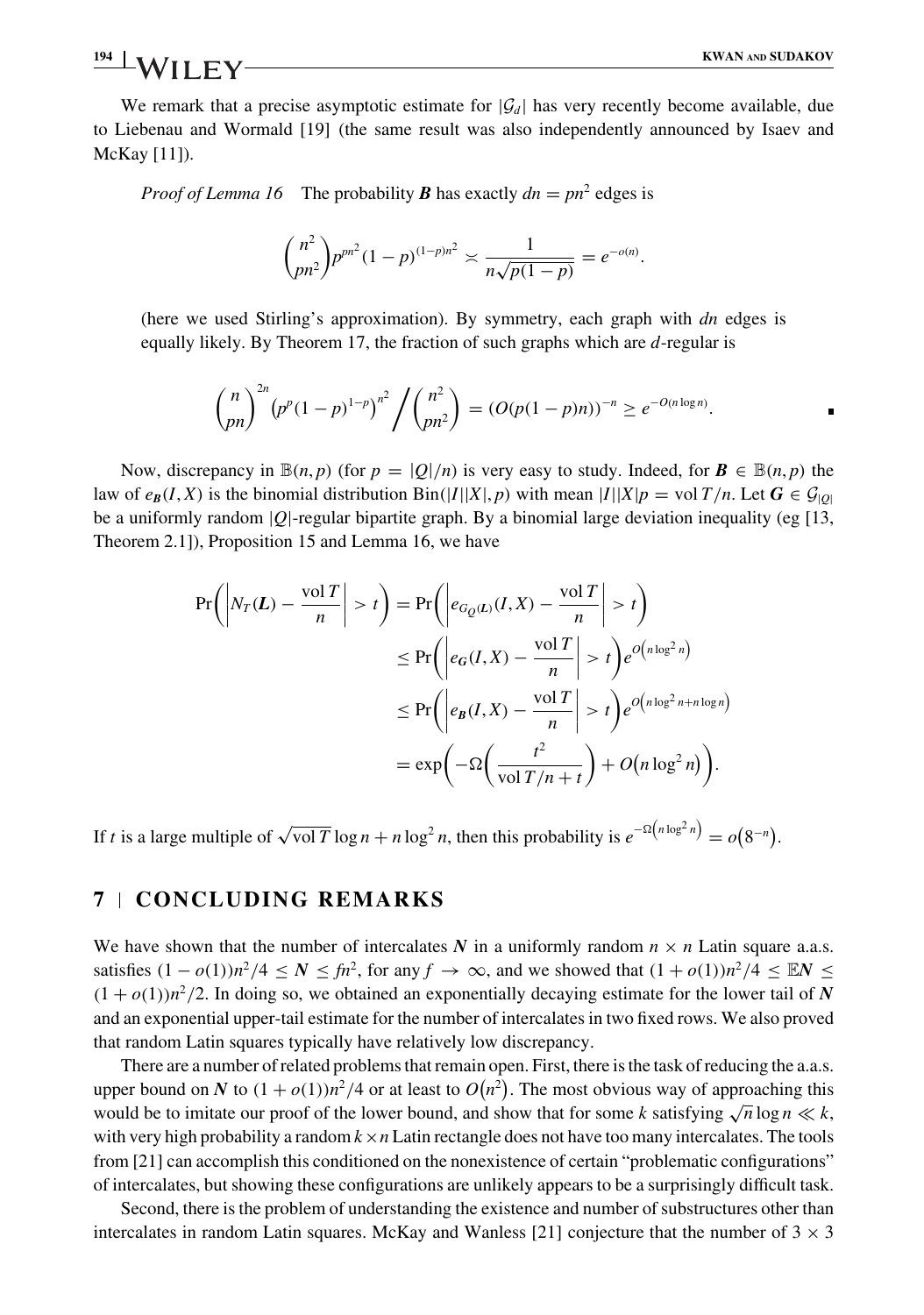<span id="page-14-0"></span>Latin subsquares should have expectation  $\Theta(1)$ , and similar logic would suggest that a.a.s. there are no Latin subsquares of larger order. A proof of either of these facts would be interesting.

Third, there is the task of making further progress toward [Conjecture 2](#page-2-0). Even a slight improvement over our [Theorem 2](#page-2-0) would be interesting, because such an improvement would have to avoid the error introduced by the permanent estimates in [Propositions 5](#page-3-0) and [15](#page-11-0).

Finally, it would be interesting to prove analogous results for more general types of random designs, such as Latin cubes or Steiner triple systems. See for example the recent work of Kwan [18] on random Steiner triple systems.

#### **REFERENCES**

- [1] P. Bartlett, *Completions of* ε*-dense partial Latin squares*, J. Comb. Des. **21** (2013), no. 10, 447–463.
- [2] L. Brégman, *Some properties of nonnegative matrices and their permanents*, Soviet Math. Doklady **14** (1973), 945–949.
- [3] J. M. Browning, P. J. Cameron, and I. M. Wanless, *Bounds on the number of small Latin subsquares*, J. Comb. Theory Ser. A **124** (2014), 41–56.
- [4] P. J. Cameron, *Almost all quasigroups have rank 2*, Discrete Math. **106** (1992), 111–115.
- [5] N. J. Cavenagh, C. Greenhill, and I. M. Wanless, *The cycle structure of two rows in a random Latin square*, Random Struct. Algorithms **33** (2008), no. 3, 286–309.
- [6] G. Egorychev, *The solution of Van der Waerden's problem for permanents*, Adv. Math. **42** (1981), no. 3, 299–305.
- [7] P. Erdős and A. Rényi, *On random graphs I*, Publ. Math. Debrecen **6** (1959), 290–297.
- [8] D. I. Falikman, *Proof of the Van der Waerden conjecture regarding the permanent of a doubly stochastic matrix*, Math. Notes **29** (1981), no. 6, 475–479.
- [9] R. Häggkvist and J. C. Janssen, *All-even Latin squares*, Discrete Math. **157** (1996), no. 1, 199–206.
- [10] K. Heinrich and W. Wallis, The maximum number of intercalates in a Latin square, *Combinatorial mathematics VIII*, (K. L. McAvancy, ed.) Springer, Berlin, 1981, pp. 221–233.
- [11] M. Isaev and B. McKay, Asymptotic enumeration of *f* -factors by cumulant expansion, private communication, 2017.
- [12] M. T. Jacobson and P. Matthews, *Generating uniformly distributed random Latin squares*, J. Comb. Des. **4** (1996), no. 6, 405–437.
- [13] S. Janson, T. Łuczak, and A. Ruciński, *Random graphs*, Cambridge University Press, Cambridge, 2000.
- [14] A. D. Keedwell and J. Dénes, *Latin squares and their applications*, 2nd ed., Elsevier, North Holland, 2015.
- [15] A. Kotzig, C. Lindner, and A. Rosa, *Latin squares with no subsquares of order two and disjoint Steiner triple systems*, Utilitas Math. **7** (1975), 287–294.
- [16] A. Kotzig and J. Turgeon, *On certain constructions for Latin squares with no Latin subsquares of order two*, Discrete Math. **16** (1976), no. 3, 263–270.
- [17] M. Krivelevich et al., *Random regular graphs of high degree*, Random Struct. Algorithms **18** (2001), no. 4, 346–363.
- [18] M. Kwan, *Almost all Steiner triple systems have perfect matchings*, arXiv preprint arXiv:1611.02246 (2016).
- [19] A. Liebenau and N. Wormald, Asymptotic enumeration of graphs by degree sequence, and the degree sequence of a random graph, arXiv preprint arXiv:1702.08373 (2017).
- [20] N. Linial and Z. Luria, *Discrepancy of high-dimensional permutations*, Discrete Anal. arXiv:1512.04123v2 (2016), 1–8.
- [21] B. D. McKay and I. M. Wanless, *Most Latin squares have many subsquares*, J. Comb. Theory Ser. A **86** (1999), no. 2, 323–347.
- [22] M. McLeish, *On the existence of Latin squares with no subsquares of order two*, Utilitas Math. **8** (1975), 41–53.
- [23] E. Ordentlich and R. M. Roth, *Two-dimensional weight-constrained codes through enumeration bounds*, IEEE Trans. Inf. Theory **46** (2000), no. 4, 1292–1301.